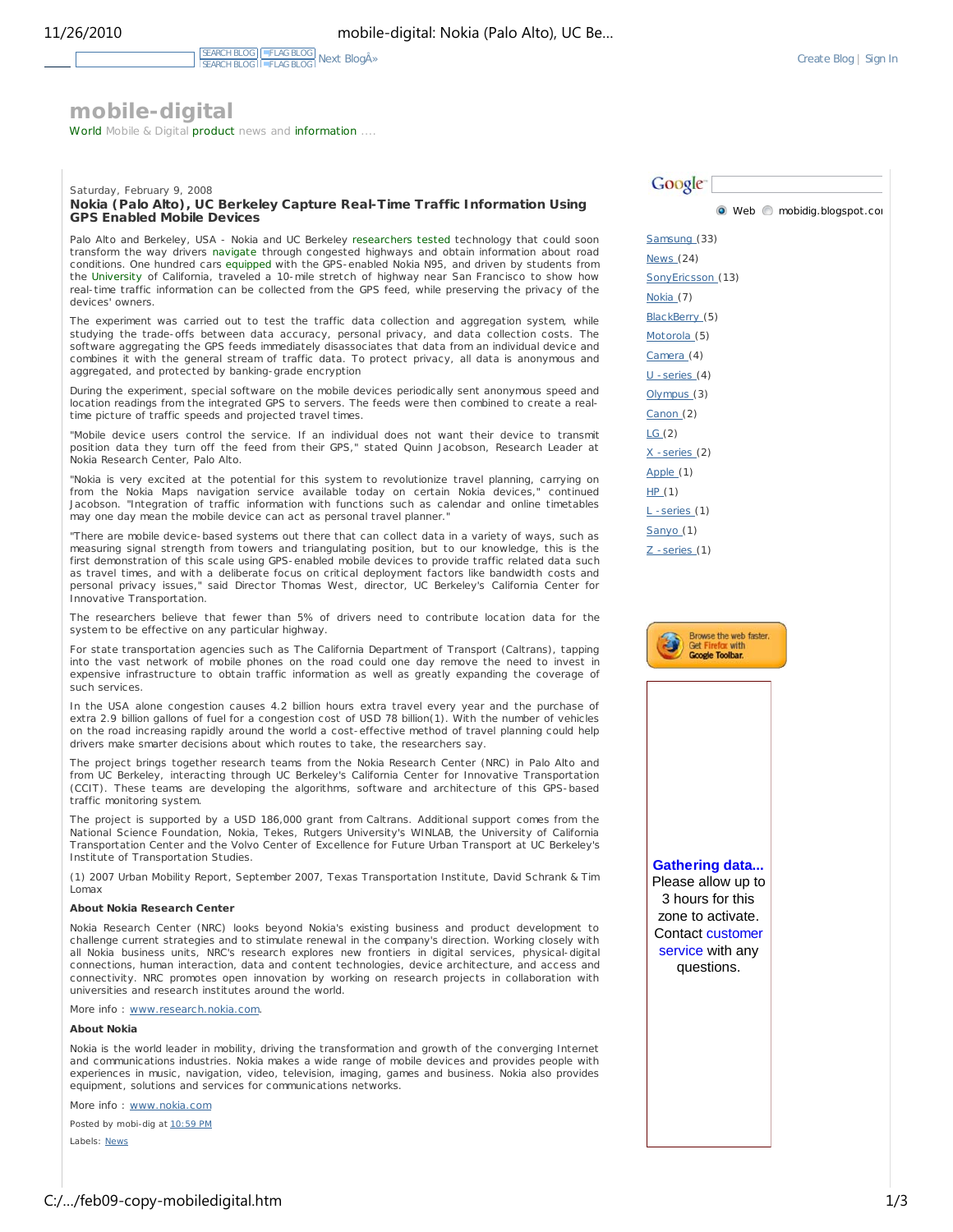Newer Post **Home Home Contained Post Contained Post** 

11/26/2010 mobile-digital: Nokia (Palo Alto), UC Be…

**Gathering data...** Please allow up to 3 hours for this zone to activate. Contact customer service with any questions.

**Your Ad Here**

**Map of Traffic** Find Detailed Maps of Traffic Road Maps, Traffic Reports, & More mytrafficmaps.net

**Traffic Accident**

Search multiple engines for traffic accident www.webcrawler.com

**Ford SYNC Official Site** SYNC in the Car Never Out of Touch Get Real-Time Traffic, Info, More. Ford.com /SYNC

**Traffic Cones-Cheap** Low Prices on 6"-42" Traffic Cones Order Now-Call Now 1-800- 624 -7807 www.johnmwarren.com

**Traffic Signs Image Find Clipart With Less** Digging. A Decision Engine Makes Search Easy! www.Bing.com